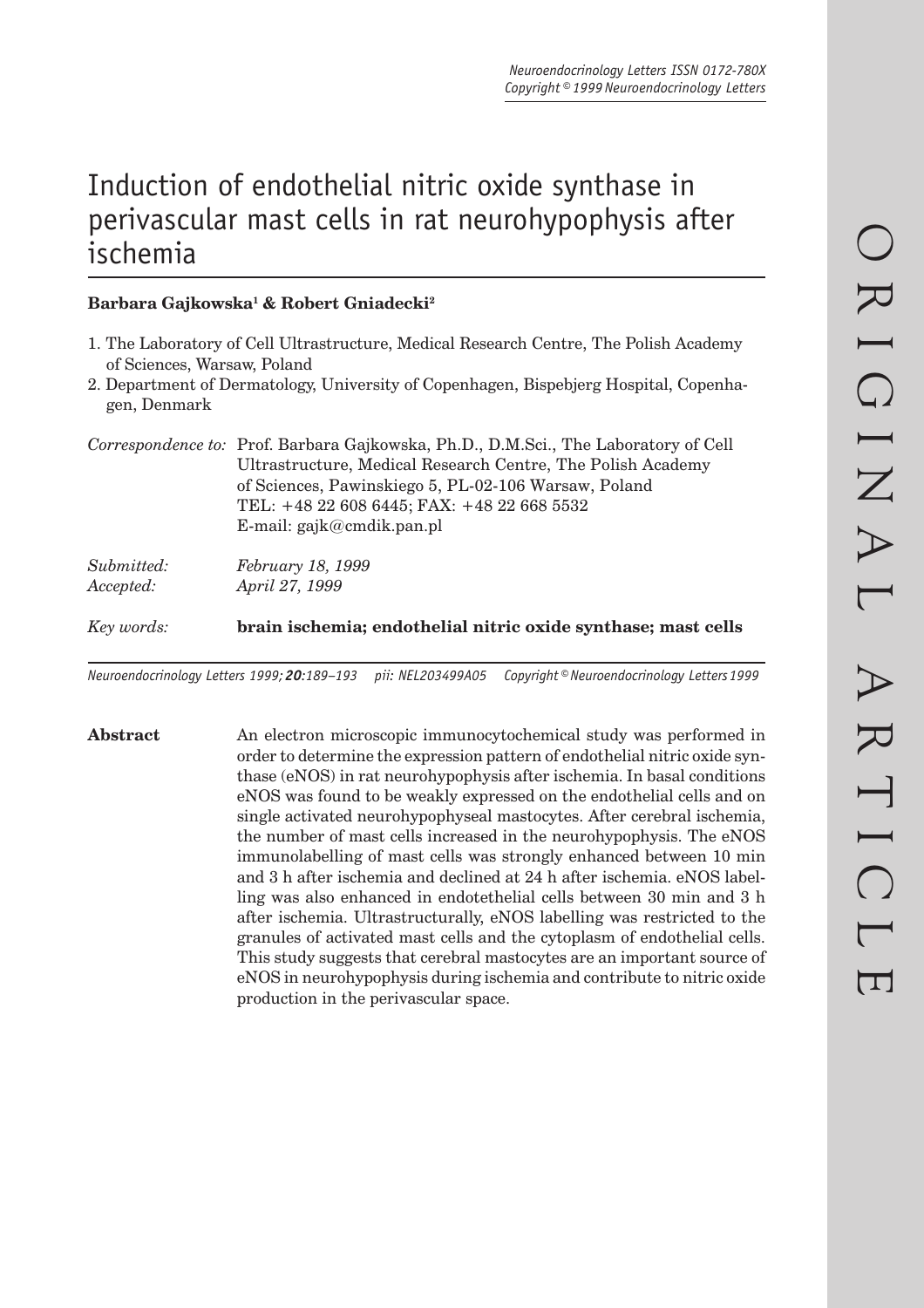#### **Abbreviations**

CNS central nervous system

- NO nitric oxide
- NOS nitric oxide synthase PBS phosphate-buffered saline

### **Introduction**

Mast cells are present in the central nervous system (CNS) of many species, including rodents [1] and humans [2]. These cells are found within the leptomeninges, the cerebral cortex, dorsal thalamic nuclei, the subfornical organ, the olfactory peduncles, the infundibulum, and the area postrema [3, 4]. Mast cells respond to a wide range of stimuli including behavioral factors or hormones [1], but the significance of those responses remains virtually unknown. It has been speculated that mastocytes play a role in the neuroinflammatory conditions such as encephalomyelitis by facilitating the entry of lymphocytes to the CNS and releasing the proinflammatory cytokines [5].

In this study we investigated expression of nitric oxide synthase (NOS) in the neurohypophysis of the rat subjected to total cerebral ischemia. Ischemia is a factor stimulating nitric oxide (NO) production by activating nitric oxygen synthase (NOS) in the brain. NO causes neuronal death by activating glutamate receptors but may also be beneficial by causing vasodilatation and improving cerebral blood supply. There is thus a delicate balance between the deleterious and beneficial effects of NO in brain ischemia, and inappropriate NO production may result in excessive neuronal death following cerebrovascular stroke [6].

The isoforms of NOS (neuronal-nNOS, endothelial-eNOS, inducible-iNOS) seem to play different roles during brain ischemia [7]. Studies employing transgenic knock-out mice have conclusively shown that nNOS and iNOS are deleterious, whereas eNOS appears to protect against brain ischemia [8]. This unique role of eNOS seems to be due to an early activation and NO production near capillaries causes vasodilatation and improved blood perfusion [9].

In the earlier studies, including those originating from this laboratory, it has been shown that total brain ischemia evokes characteristic ultrastructural changes in rat neurohypophysis and hypothalamic nuclei [10, 11]. Neurohypophysis provides an interesting model for investigating the effects of ischemia because this region is devoid of functional bloodbrain barrier. Moreover, the model is clinically relevant, since ischemic stroke of the pituitary is known to be a cause of diabetes insipitus. We present evidence that ischemia causes a rapid influx of mast

cells into neurohypophysis and that those cells are involved in NO production in this endocrine organ.

### **Materials and Methods**

Sixteen adult male Wistar rats (250–300 g) were subjected to experimental cerebral ischemia following the cardiocirculatory arrest, as described previously [12]. After 10 minutes the animals were resuscitated by means of heart massage and artificial ventilation. For ultrastructural and immunocytochemical studies the rats were anesthetized with ether and perfused intracranially with 0.9% NaCl  $(1 \text{ min})$  followed by  $0.5\%$  glutaral<br>dehyde and  $2.5\%$ paraformaldehyde in PBS, pH 7.4, 10 min, 30 min, 3 h, and 24 h after ischemia. The animals were handled according to the guidelines of the local ethics committee for experimentation on animals.

Blocks of tissue were taken from neurohypophysis, rinsed for 2 h in PBS, treated with 1% OsO4 for 1 h, dehydrated in ethanol gradient and finally embedded in Epon. Semi-thin sections were stained with azure II or acidic toluidine blue to visualize mast cell granules in light microscope. For electron microscopy, ultrathin sections were processed according to the post-embedding immunogold procedure. Briefly, the sections were mounted on the formvar-coated nickel grids, incubated in 10% hydrogen peroxide for 10 min, rinsed in PBS for 15 min and exposed for 15 min to 5% bovine serum albumin in PBS. The anti-eNOS antibody (Transduction Laboratories, cat. no. N.30020) was diluted to 1:20 in PBS and applied on tissue slices for 2 h at 37°C. After washing, the grids were exposed to goat anti-mouse IgG conjugated with 10 nm colloidal gold particles (Janssen Pharmaceutica, Beerse, Belgium) diluted to 1:15 in PBS, for 30 min in darkness. The material was air-dried, stained for 10 min with 4.7% uranyl acetate and for 2 min with lead citrate. Control sections were prepared using normal murine serum instead of the anti-eNOS antibody. The sections were examined and photographed in the JEOL 1200EX electron microscope.

To determine eNOS labelling, the number of gold particles was counted over dark and clear granules in mast cells in 5 different tissue sections (total 15 granules of each kind per section) of each experimental group. Then, the area of the granules was determined and the results were expressed as number of gold particles/ $\mu$ m2 with standard deviations (SD). For quantification of endothelial cell labelling, the number of gold particles was counted over the whole cell (in total 5 different sections, 10 cells in each section) and also expressed as number of particles/ $\mu$ m2. Mast cells were quantified in the light microscope in toluidine blue-stained sections. The sections were inspected at magnification  $\times 600$ , photographed, and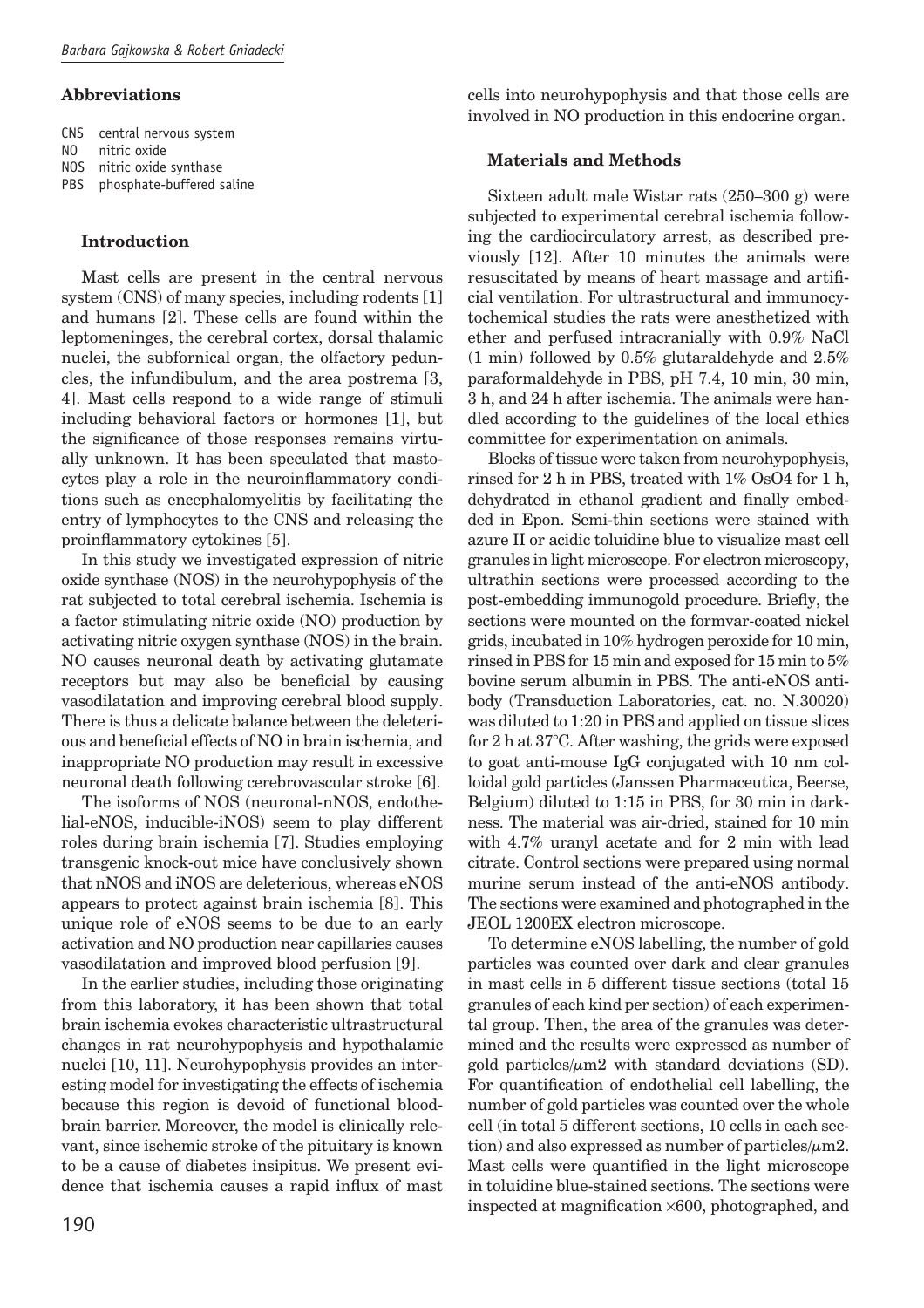the mean number of mastocytes determined in 5 different regions, each encompassing  $100 \mu m2$ . Student's t-test was used for statistical analysis.

## **Results**

Student's t-test

Normal rat neurohypophysis contains single (2 cells per  $200/\mu$ m2) mast cells localized in the perivascular space, having distinctive, metachromatically-labelled granules. Ultrastructurally, mast cells were characterized by extensive rough endoplasmic reticulum, well-developed Golgi complex, and numerous secre-



tory granules. Both light and dark granules were labelled with eNOS antibody (Fig. 1). In control preparations where anti-eNOS antibody was replaced with murine serum, the gold labelling was negligible. Labelled mastocytes showed broadened processes protruding towards the neurosecretory processes which could indicate activation. eNOS labelling of endothelial cells was much weaker than that of mast cell granules (Table 1). Few gold particles were diffusely distributed in the cytoplasm and occasionally in the plasmalemma, cytoplasmic vesicles, or basement membrane of endothelial cells of fenestrated capillaries.

In experimental animals an increase in the number of perivascular mast cells took place already 10 min after ischemia (Fig. 2). eNOS labelling of mast cells was strong and the density of gold particles over the secretory granules was higher than in the control animals (Fig. 3a, Table 1). eNOS labelling was restricted to the granules and other organelles



0 min 10 min 30 min 3 h 24 h

**Fig. 2**. Increase in mast cell number in neurohypophysis after global cerebral ischemia. Rats (n=2 for the control group 0 min, n=4 for experimental groups) were subjected to total brain ischemia and their neurohypophyses were analysed at different times after resuscitation. The number of mast cells was determined from the semi-thin sections stained with toluidine blue or azure A. Bars show standard deviations, asterisks show statistically significant differences from the control "0 min" group.

**Fig. 1**. eNOS immunolabelling of mast cells in rat neurohypophysis (control animal). Note mast cells (MC) with characteristic processes (arrows) and distinctly labelled clear and dark secretory granules. Bar,  $1 \mu m$ .

| Number of gold particles / $\mu$ m2 |                 |                   |           |                |                 |  |  |
|-------------------------------------|-----------------|-------------------|-----------|----------------|-----------------|--|--|
|                                     | $0 \text{ min}$ | $10$ min          | $30$ min  | 3 <sub>h</sub> | 24 <sub>h</sub> |  |  |
| Endothelial cells<br>Mast cells     | $3+2$           | $3 + 3$           | $24 + 8*$ | $29 + 7*$      | $4\pm3$         |  |  |
| dark granules                       | $395 + 39$      | $1451 \pm 119$ *† | 3980±254* | 4270±319*      | $473 \pm 100$   |  |  |
| clear granules                      | $413+48$        | $839 \pm 74$ *    | 4155±333* | 4007±536*      | $429 + 68$      |  |  |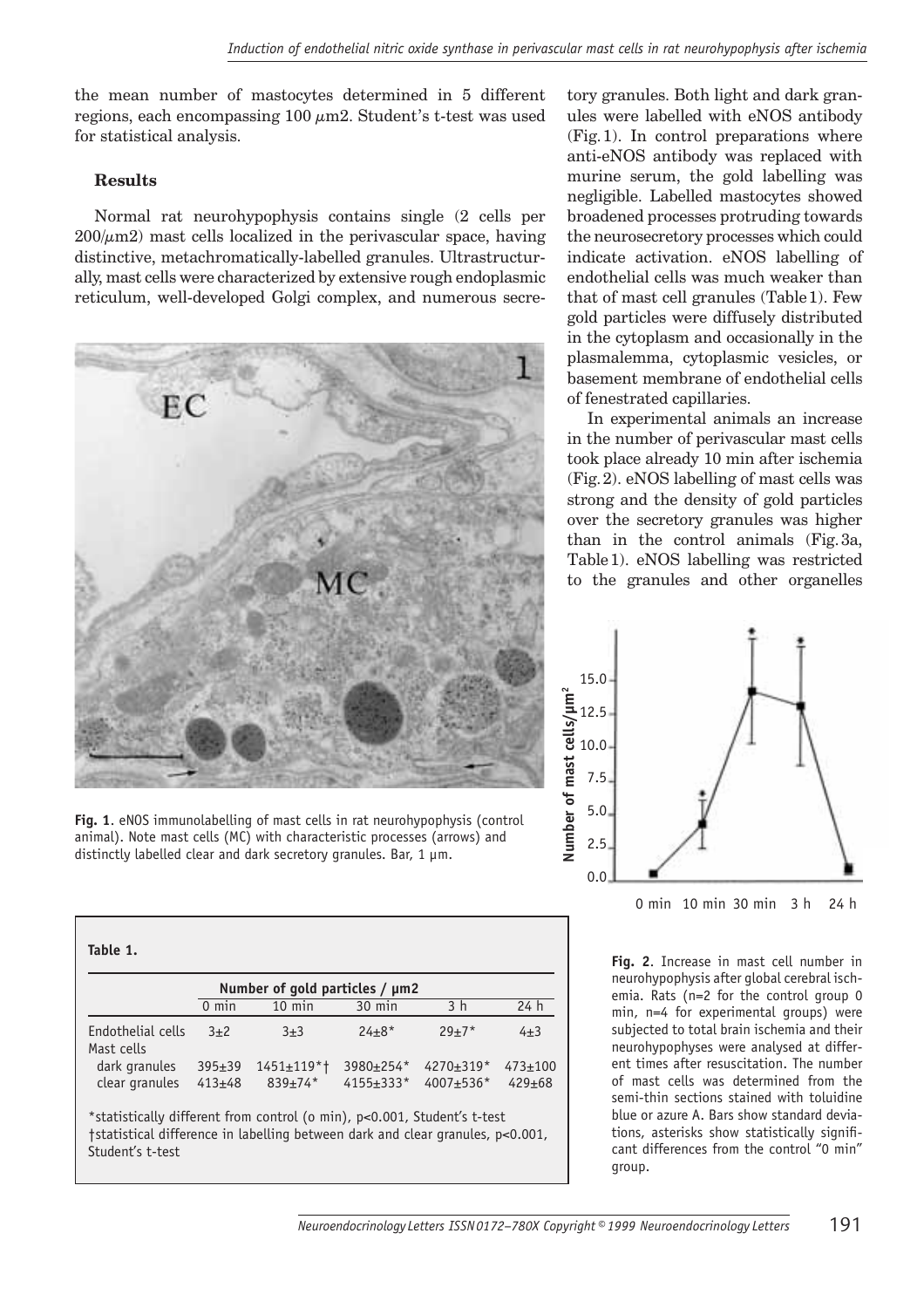remained virtually unlabelled. Dark granules appeared to be more heavily labelled than the clear ones, in contrast to the situation in the control animals where the degree of labelling was similar. In some cells exocytosis of individual granules containing immunolabelled material was present. Labelling of endothelial cells was not elevated comparing to the control material (Table 1).

There was a further increase in the number of mastocytes in the pituitary 30 min after ischemia (Fig. 2). A strong labelling for eNOS was present in the mast cell secretory granules. Labelling of dark and clear granules was approximately equal (Table 1). Large numbers of giant, heavily labelled granules were exocytosed into the perivascular space (Fig. 3b). Endothelial cells which demonstrated typical ischemic alterations (edema, denudation, microvilli, and sometimes apoptosis) were also strongly labelled for eNOS.

Labelling intensity and the number of mastocytes 3 h after ischemia were comparable to the situation seen after 30 min (Fig. 2). Exocytosis of the granules was still prominent in some cells. High eNOS labelling was also present in the endothelium (Table 1).

The number of mast cells decreased to the pre-ischemic levels 24 h after ischemia (Fig. 1). Mastocytes showed a baseline level of eNOS labelling. The labelling of endothelial cells returned also to the levels seen in control animals (Table 1).

## **Discussion**

Using immunocytochemical methods for eNOS detection in electron microscopy, we found that this isosyme is constitutively and specifically expressed in the secretory granules of pituitary mastocytes and in lower concentration in the endothelium. Furthermore, global brain ischemia induces a rapid migration of mast cells to neurohypophysis and these cells are heavily labelled with the antieNOS antibody over the granules. In the pre-ischemic conditions the labelling of dark and clear granules was equal and was shifted towards higher labelling of dark granules 10 min after ischemia. The





**Fig. 3**. eNOS immunolabelling of mast cells in rat neurohypophysis after ischemia. (**a**) 10 min after ischemia: note a large number of strongly labelled clear and dark secretory granules. Other cellular elements of mast cell (MC) are unlabelled. A scantily labelled endothelial cell (EC) is indicated by an arrow. (**b**) 30 min after ischemia: fragment showing prominent exocytosis of granules containing immunolabelled material (arrows). Bars, 1 um.